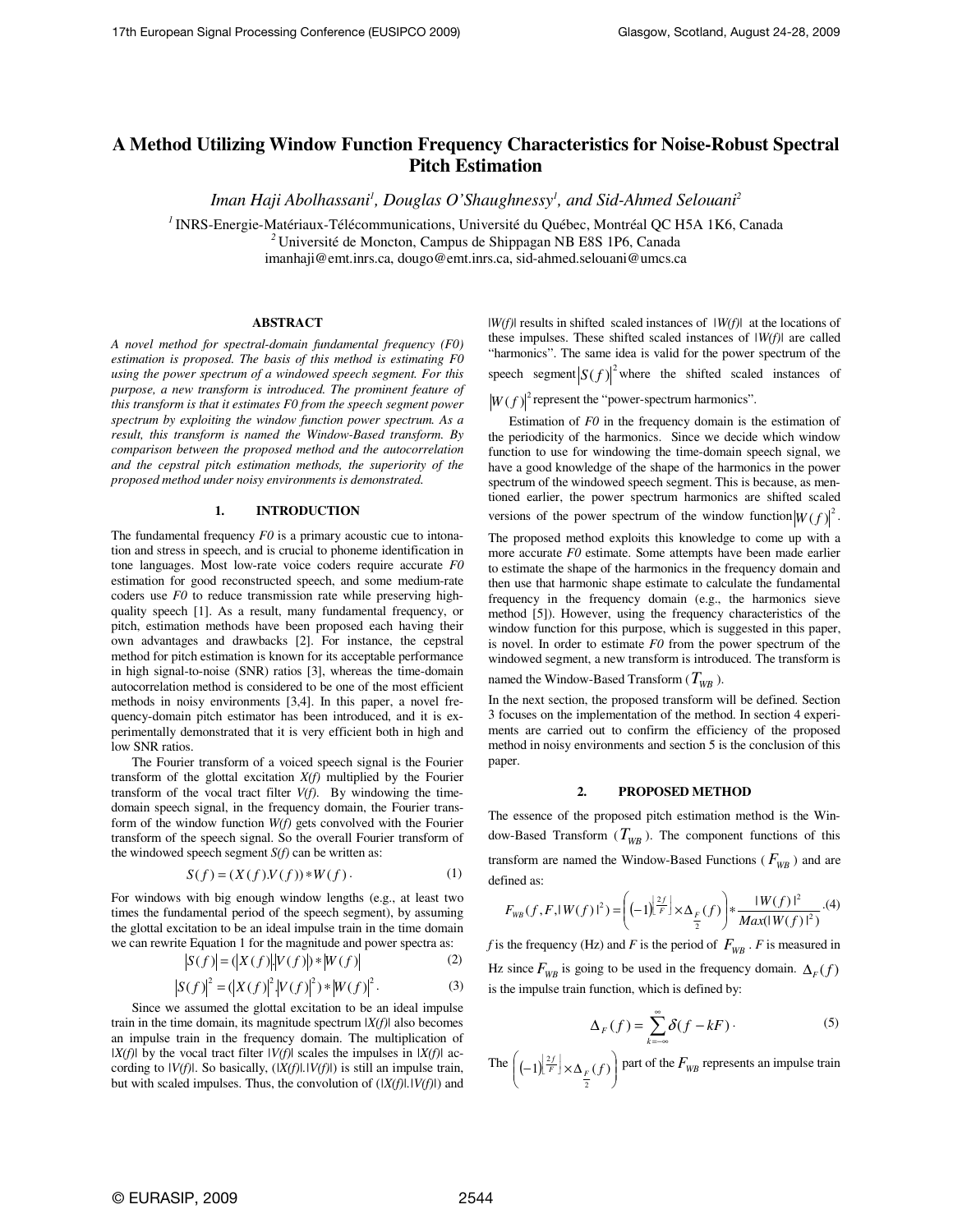

Figure 1 -  $F_{WR}$  with  $F=400$  Hz and Bartlet-Hann window with the window length of 40 msec plotted for 0 to 1 kHz.

with inverted odd impulses with the overall period of *F*.  $|W(f)|^2$  is the power spectrum of the window function and the division by  $Max(|W(f)|^2)$  limits the range of  $F_{WB}$  to:  $-1 \le F_{WB}(f, F, |W(f)|^2) \le +1$ . In Equation (4) we can see the dependency of the Window-Based Function on the power spectrum of the window function. An example of  $F_{WB}$  is shown in Figure 1.

Based on the  $F_{WR}$  's, we define the  $T_{WB}$  as:

$$
T_{WB}(F) = \int_{f=f_1}^{f_2} |S(f)|^2 F_{WB}(f, F, |W(f)|^2) df . \quad (6)
$$

In Equation 6,  $|S(f)|^2$  is the power spectrum of the windowed speech segment. The boundaries of the integral depend on the frequency region we choose to analyze, e.g., for the experiments in this paper they were chosen as 0 to 1 kHz.

The value of *F* for which  $T_{WB}(F)$  is maximum is the fundamental frequency. The reason is that  $T_{WR}(F)$  will have a maximum at *F0* if the positive components (shifted instances of  $|W(f)|^2$ ) of the corresponding  $F_{WB}$ , which is  $F_{WB}(f, F0, |W(f)|^2)$ , occur at the same frequencies as the harmonics of the speech segment power spectrum. This is illustrated in Figure 2. As can be seen from the figure, by exploiting the power spectrum of the window function, the Window-Based Function adapts its components to the harmonics of the speech segment power spectrum. The importance of this adaptation reveals itself in noisy environments. Since we are matching the components of  $F_{WB}$  with the harmonics of  $|S(f)|^2$ , we are decreasing the effect of noise in tracking the harmonic peaks. The idea is similar to the concept of matched filtering in digital communication systems [6].

 The role of the positive components in the Window-Based Function has been explained. Negative components have also been added to the function because of the following reasons:

They make the mean of the  $F_{WR}$  equal to zero. If the negative components were not added, the  $F_{WB}$ 's with lower periods would have higher means and thus would tend to return higher



Figure 2 - a) The power spectrum of a real speech segment for 0 to 1 kHz with  $F0=295$  Hz, windowed by a 35 msec Hanning window; b) The  $F_{WR}$ using the same window and *F*=295 Hz.

values for the corresponding  $T_{WB}$ . This would make the comparison for choosing the maximum for  $T_{WB}$  unfair.

The negative components have been positioned between the positive ones. This characteristic minimizes pitch doubling errors. The reason is that for the  $F_{WB}$  with the period equal to the double of the fundamental frequency, the negative components of the  $F_{WB}$  will be placed on harmonics of the power spectrum and this will lead to a major decrease in the value of  $T_{WB}$  for the corresponding period  $F=2F0$ .

Another issue that should be mentioned is that, although the glottal excitation is not an ideal impulse train, the experimental results in the following sections will confirm that considering it as an ideal impulse train is not a bad approximation for this method.

# Comparison between  $T_{\scriptscriptstyle WB}$  and the Fourier transform

Since the power spectrum of a sample is the frequency representation of its time-domain autocorrelation, applying the Fourier transform on the power spectrum of a sample is identical to its autocorre-

lation in the time domain. Thus, a comparison between  $T_{WR}$  and

the Fourier transform can be regarded as a comparison between our pitch-estimation method and the autocorrelation method. This theoretical comparison is done in this section. In the Experiments section, our method and the time-domain autocorrelation method are experimentally compared as well.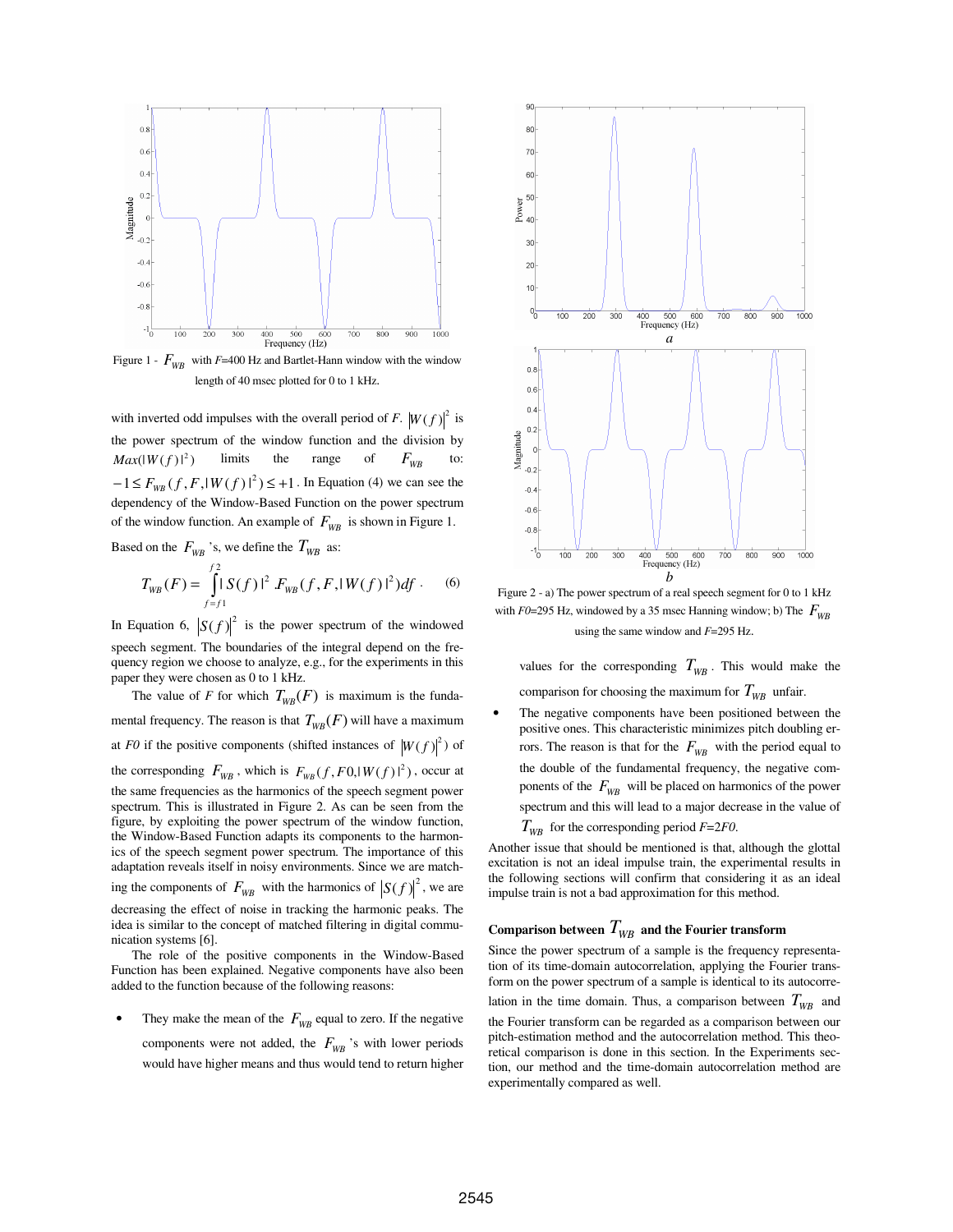

Figure 3 - In each of the figures a  $F_{WB}$  and a sinusoid having the same period (*F*) are plotted. The period is denoted by *F* and is measured in Hz since the plotted functions are used in the frequency domain. In a and b *F*=350 Hz and in c and d *F*=700 Hz. The window functions are all Hamming with the length of 30 msec in a and c, and 60 msec in b and d. The figures are plotted for the range of 0 to 1500 Hz*.* 

Figure 4 - Block diagram of the Implementation of the Window-Based Spectraldomain Pitch Estimation Method*.* 

To compare the Fourier transform and the  $T_{WB}$  we need to compare their component functions, namely the sinusoids and the  $F_{WB}$  's. In each of the Figures 3-a, 3-b, 3-c, and 3-d a sinusoid and a  $F_{WR}$  with the same period have been plotted together. These figures can be used to better understand the differences between sinusoids and  $F_{WB}$  's. It should be noted that since we apply these functions on the speech segment power spectrum in the frequency domain, their periods are denoted by *F* and are measured in Hz:

- For different periods  $(F)$  and the same window functions, the bandwidth of the components of the  $F_{WB}$  stays unchanged while the bandwidth of the components of the sinusoid (the positive and negative half cycles) changes.
- For different windows (different in window type or window length) and the same period (*F*), the bandwidth of the components of the  $F_{WB}$  changes according the power spectrum of the window function to best match the harmonics of the speech segment power spectrum. However, the bandwidth of the components of the sinusoid (the half cycles) stays the same, since a sinusoid is uniquely defined by its period (*F*).

Thus, compared to the  $F_{WB}$ , the *FT* is more likely to make errors in estimating *F0* of the speech segment power spectrum because of two reasons:

Since the components of the sinusoid (the half cycles) are not matched with the harmonics, in low SNR values they are more vulnerable to noise.

Since the bandwidth of the components of a sinusoid (the half cycles) is not necessarily equal to the bandwidth of  $S(f)$ <sup>2</sup> harmonics, the *FT* might pick formants instead of harmonics because of this ambiguity in the bandwidth of the harmonics.

As a result, a better performance is expected from our method compared to the autocorrelation method.

#### **3. IMPLEMENTATION**

Figure 4 shows the block diagram of the implementation of the proposed method. The time-domain speech signal is first low-pass filtered to 1000 Hz. Then it is multiplied by the desired window. The frequency representation of the resulting frame is calculated by applying the Fast Fourier Transform (*FFT*). By multiplying this frequency representation by its complex conjugate, we obtain the power spectrum. The power spectrum of the window function is calculated in the same fashion. Using the power spectrum of the window function, the Window-Based Transform block synthesizes its  $F_{WB}$  s and, using them, calculates  $T_{WB}$ . The optimal implementation of the Window-Based Transform block is discussed in the coming subsection. After calculating  $T_{WB}$ , the period *F* that corresponds to the maximum of  $T_{WB}$  is picked as

the fundamental frequency *F0*. In Figure 5, the power spectrum of an exemplary speech segment and  $T_{WB}$  result are shown.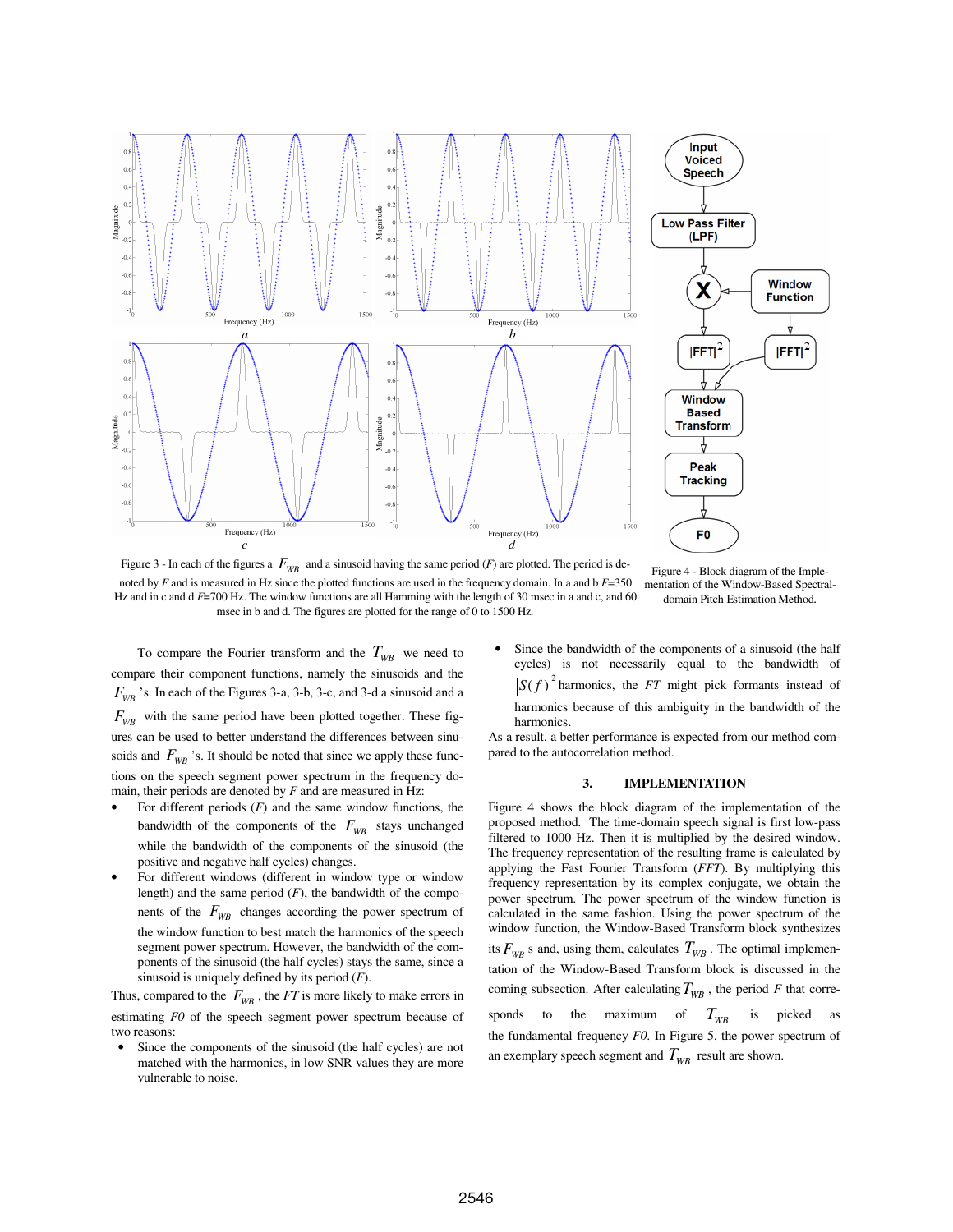

Figure 5 - a) Power spectrum of a speech segment windowed by a Hanning window with the length of 35 msec, b)  $T_{WB}$  of the same power spectrum has its maximum at *F*=241 Hz, which is the correct value of the pitch.

As mentioned earlier, the period value *F* for which  $T_{WR}(F)$  is maximum is the fundamental frequency (*F*=*F0*). Sometimes, however, the maximum of  $T_{WR}(F)$  occurs in period values equal to a division of the fundamental frequency (i.e., *F*=*F0/n, n=*2,3,...). This is because for these values of *F* the corresponding  $F_{WB}$  function, in addition to including all of the components of the  $F_{WR}$  at  $F = F0$ , includes additional positive and negative components. These additional components, although not occurring at the same frequency locations as the harmonics of  $|S(f)|^2$ , might make a small increase in the value of  $T_{WB}(F)$  at  $F = F0/n$  compared to  $T_{WB}(F0)$ , especially at low SNR values. In this way, the maximum of  $T_{WB}(F)$ , instead of occurring at *F*=*F0* occurs at a division of *F0* (e.g., *F0*/2). However, since this increase is relatively small, we can solve this issue by using a threshold. We first find the maximum value of  $T_{WB}$ , then define a threshold based on that (e.g., 70% of that value) and finally among the peaks which exceed this threshold, we choose the one which points to the highest fundamental frequency. This is done in the peak-tracking module.

 The last point to discuss in this section is that in order to enable our pitch estimation method to also accept unvoiced segments as input, we only need to add a Voiced/Unvoiced Detector (VUD) block in the beginning of the block diagram to bypass the unvoiced segments.

#### **Implementation of the Window-Based Transform Block**

In the Window-Based Transform block in Figure 4, the  $F_{WR}$  's are synthesized using the power spectrum of the window function. Our base equation for extracting the  $F_{WB}$  's is Equation 4 which is written in the frequency domain. However, in order to decrease the computational cost, practically we extract the  $F_{WR}$  's in a different way:

As the first step, we rewrite Equation 4, but this time we separate the positive and negative components:

$$
F_{WB}(f, F, |W(f)|^2) = (\Delta_F(f)) * \frac{|W(f)|^2}{Max(|W(f)|^2)} - (\Delta_F(f - \frac{F}{2})) * \frac{|W(f)|^2}{Max(|W(f)|^2)}
$$
(7)

By using Equation 5, we rewrite this equation as:

$$
F_{WB}(f, F, |W(f)|^{2}) = \sum_{k=k1}^{k2} \frac{|W(f - kF)|^{2}}{Max(|W(f)|^{2})}
$$

$$
-\sum_{m=m1}^{m2} \frac{|W(f - mF - \frac{F}{2})|^{2}}{Max(|W(f)|^{2})}.
$$
(8)

The boundaries of the sums (*k1*, *k2*, *m1*, and *m2*) are matched with the boundaries of the  $T_{WB}(F)$  integral in Equation 6, which define our analysis frequency region.

If the length of the window function is big enough (at least two times the pitch period), the bandwidth of the power spectrum harmonics, which are the shifted instances of the window function power spectrum  $\left|W(f)\right|^2$ , become small and as a result, we can assume the harmonics to be separate. Using this assumption, we can write Equations 9 and 10 as:

$$
\sum_{k} \frac{|W(f - kF)|^2}{|Max(|W(f)|^2)} \approx \left(\sum_{k} \frac{|W(f - kF)|}{|Max(|W(f)|)}\right)^2\tag{9}
$$

$$
\sum_{m} \frac{|W(f - mF - \frac{F}{2})|^2}{|Max(|W(f)|^2)} \approx \left( \sum_{m} \frac{|W(f - mF - \frac{F}{2})|}{|Max(|W(f)|)} \right)^2.
$$
 (10)

Using Equations 9 and 10, the base equation can be written as:

$$
F_{WB}(f, F, |W(f)|^{2}) = \left(\sum_{k} \frac{|W(f - kF)|}{Max(|W(f)|)}\right)^{2}
$$

$$
-\left(\sum_{m} \frac{|W(f - mF - \frac{F}{2})|}{Max(|W(f)|)}\right)^{2}.
$$
(11)

If we denote the time-domain window function as *w[n]*  $(w[n] \leftarrow \longrightarrow W(f)$ , using the frequency shifting characteristic of the Fourier transform we can write:

$$
w[n] \cdot e^{2\pi j f_0 n} \xleftarrow{FFT} W(f - f_0). \tag{12}
$$

By using the frequency shifting and linearity characteristics of the Fourier transform, we can finally write our base equation as:

$$
F_{WB}(f, F, |W(f)|^{2}) = \left( Max(|W(f)|)^{-1} \left| FFT \left( \sum_{k} w[n] e^{2\pi j k F n} \right) \right|^{2} - \left( Max(|W(f)|)^{-1} \left| FFT \left( \sum_{m} w[n] e^{2\pi j (mF - \frac{F}{2})n} \right) \right|^{2} \right). \tag{13}
$$